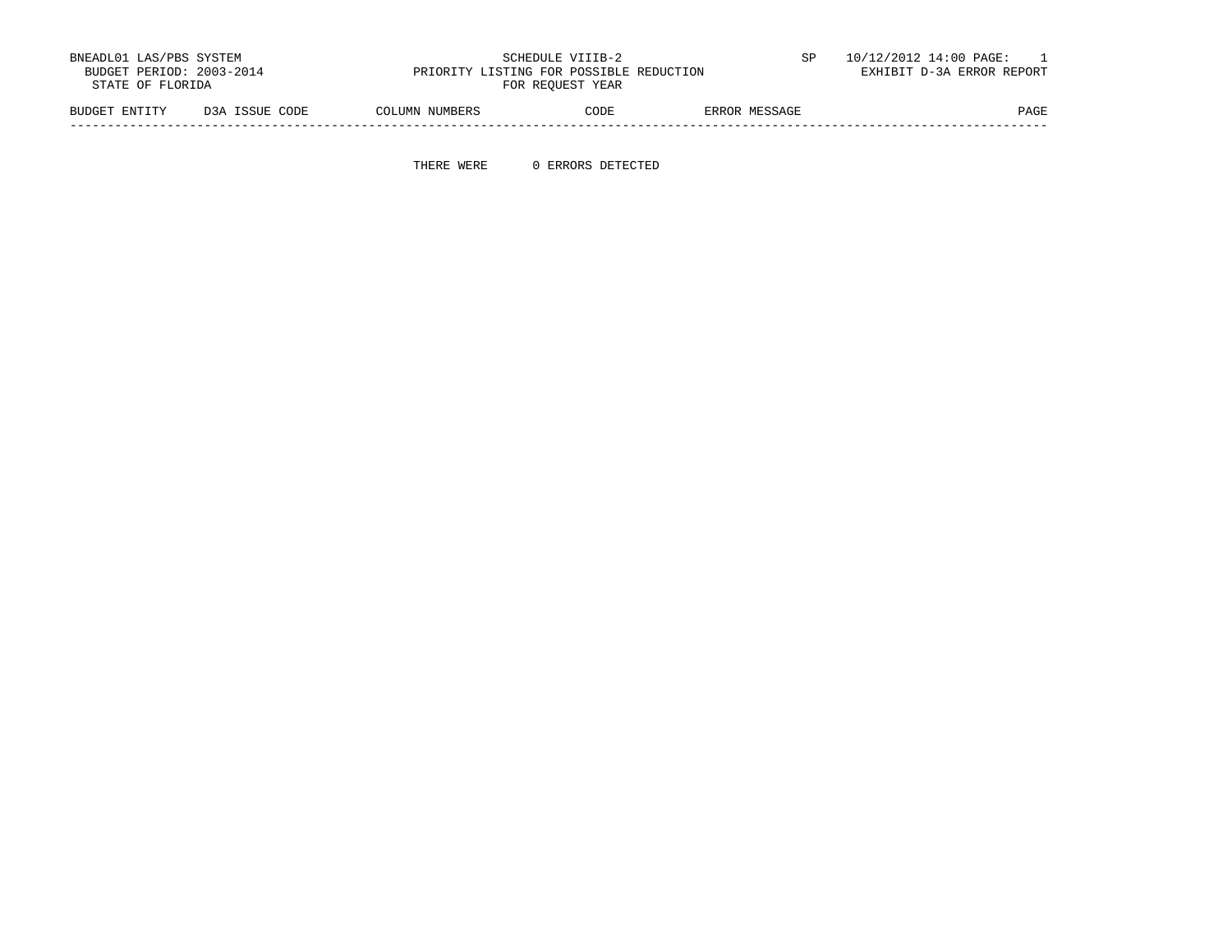|                                                              | 10111122000111111 |               |
|--------------------------------------------------------------|-------------------|---------------|
| COL A93<br>SCH VIIIB-2<br>REDUCTIONS<br><b>POS</b><br>AMOUNT |                   | CODES         |
| -------------                                                |                   |               |
| LEGAL AFFAIRS/ATTY GENERAL                                   |                   | 41000000      |
| PGM: OFF/ATTORNEY GENERAL                                    |                   | 41100000      |
| VICTIM SERVICES                                              |                   | 41100400      |
| GOV OPERATIONS/SUPPORT                                       |                   | 16            |
| EXEC LEADERSHIP/SUPPRT SVC                                   |                   | 1602.00.00.00 |
| STATE FUNDING REDUCTIONS                                     |                   | 3300000       |
| VICTIM SERVICES CRIMES COMPENSATION                          |                   |               |
| PROGRAM REUCTION                                             |                   | 3301100       |
| SPECIAL CATEGORIES                                           |                   | 100000        |
| AWARDS TO CLAIMANTS                                          |                   | 100189        |
| 4,574,473-<br>CRIMES COMPENSATION TF<br>-STATE               |                   | 2149 1        |
| =============                                                |                   |               |

\*\*\*\*\*\*\*\*\*\*\*\*\*\*\*\*\*\*\*\*\*\*\*\*\*\*\*\*\*\*\*\*\*\*\*\*\*\*\*\*\*\*\*\*\*\*\*\*\*\*\*\*\*\*\*\*\*\*\*\*\*\*\*\*\*\*\*\*\*\*\*\*\*\*\*\*\*\*\*\*\*\*\*\*\*\*\*\*\*\*\*\*\*\*\*\*\*\*\*\*\*\*\*\*\*\*\*\*\*\*\*\*\*\*\*\*\*\*\*\*\*\*\*\*\*\*\*

AGENCY ISSUE NARRATIVE:

SCH VIIIB-2 NARR 13-14 NARRATIVE: IT COMPONENT? NO

Trust Fund Reduction Crimes Compensation \$4,574,473

 Revenue for the Crimes Compensation Trust Fund is derived from the collection of state criminal assessments. A reduction will do a grave disservice to victims of crime and the facilities and organizations that serve victims through medical/dental treatment, funeral/burial, mental health and other forms of direct assistance. The current spending authority for awards to claimants is \$24,842,082. A reduction of \$4,574,473 million in awards to claimants would decrease authority to approximately \$20.2 million, or 18.4 percent.

 The bulk of these awards go to medical/dental organizations/facilities that provide treatment for victims of crime. The legislative intent for the victim compensation program acknowledges that:

 The Legislature recognizes that many innocent persons suffer personal injury or death as a direct result of adult and juvenile criminal acts or in their efforts to prevent crime or apprehend persons committing or attempting to commit adult and juvenile crimes. Such persons or their dependents may thereby suffer disabilities, incur financial hardships, or become dependent upon public assistance. The Legislature finds and determines that there is a need for government financial assistance for such victims of adult and juvenile crime. Accordingly, it is the intent of the Legislature that aid, care, and support be provided by the state, as a matter of moral responsibility, for such victims of adult and juvenile crime. It is the express intent of the Legislature that all state departments and agencies cooperate with the Department of Legal Affairs in carrying out the provisions of this chapter. (Section 960.02, F.S.)

 Crime victims served by this program include victims of assault, battery, homicide, sexual offenses, domestic violence, driving while intoxicated, hit and run, stalking, robbery, terrorism, kidnapping, arson, and all other violent crimes. Eligible expenses paid by the victim compensation program include medical/dental, mental health treatment, crime scene cleanup, funeral/burial, wage loss, loss of support, disability, forensic sexual assault examinations, property loss (for elderly and disabled adults only), and relocation expenses (only for victims of domestic violence).

 The Florida Victim Compensation program has a national reputation for the ethical and speedy resolution of victim compensation claims. Victims who seek compensation for crime related expenses include persons who are elderly, disabled, adults and children, men and women, boys and girls--anyone who has the unfortunate experience of becoming a victim of crime.

In establishing this program, the Legislature recognized a moral and social obligation to assist victims of crime.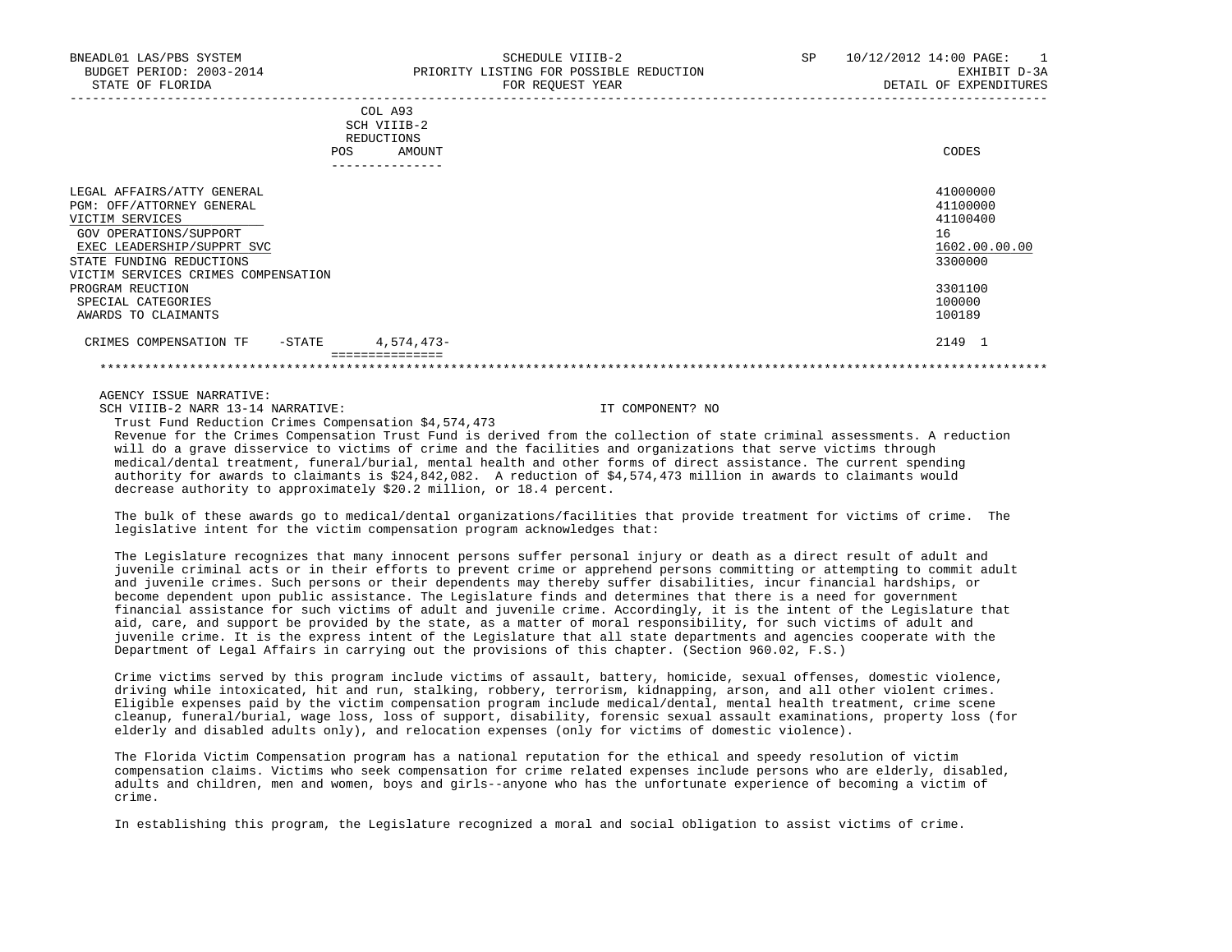|            | _______________ |       |
|------------|-----------------|-------|
| POS        | AMOUNT          | CODES |
| REDUCTIONS |                 |       |
|            | SCH VIIIB-2     |       |
|            | COL A93         |       |

| LEGAL AFFAIRS/ATTY GENERAL          | 41000000      |
|-------------------------------------|---------------|
| PGM: OFF/ATTORNEY GENERAL           | 41100000      |
| VICTIM SERVICES                     | 41100400      |
| GOV OPERATIONS/SUPPORT              | 16            |
| EXEC LEADERSHIP/SUPPRT SVC          | 1602.00.00.00 |
| STATE FUNDING REDUCTIONS            | 3300000       |
| VICTIM SERVICES CRIMES COMPENSATION |               |
| PROGRAM REUCTION                    | 3301100       |
|                                     |               |

-----------------------------------------------------------------------------------------------------------------------------------

 Reducing the amount of compensation benefits would affect the citizens of Florida who have no other means of assistance. Most offenders are not apprehended or are not identifiable, which inhibits restitution from being ordered and enforced. Law enforcement and the courts will be severely hindered in arrests and prosecutions when their victims are not in a position to seek treatment due to financial reasons. Continued funding of this program will aid their recovery and enhancing their ability to participate in the criminal justice process. These crime victims need the assistance that only this program can provide. Partial payments are simply not acceptable, as they would further victimize these individuals and cause their faith in the system to be minimized.

| CRIME PREVENTION PROGRAM REDUCTION<br>SPECIAL CATEGORIES<br>G/A-MINORITY CRIME PREV. |           |               | 3301200<br>100000<br>102015 |
|--------------------------------------------------------------------------------------|-----------|---------------|-----------------------------|
| GENERAL REVENUE FUND                                                                 | $-$ STATE | $1.832.205 -$ | 1000                        |
|                                                                                      |           |               |                             |

## AGENCY ISSUE NARRATIVE:

SCH VIIIB-2 NARR 13-14 NARRATIVE: IT COMPONENT? NO Crime Prevention Programs \$1,832,205

 Outside of agency positions, the only area remaining in the budget of the Attorney General funded with recurring General Revenue are the minority crime prevention programs. These programs described below provide community based services in selected communities. The community minority crime prevention programs in the Department of Legal Affairs comprise 12% or \$4,389,055 of the recurring General Revenue Budget of the agency. The programs should continue to be funded as they provide valuable services. However, if a 5% reduction is required from the Department of Legal Affairs, the constitutional and statutory duties of the office will be least impacted with the reduction in these programs. They include:

Adults Mankind Organization, Inc. (\$396,576)

 The Adults Mankind Organization, Inc. is funded for \$950,000 recurring General Revenue. Adults Mankind is a Minority Crime Prevention Program that is designed to serve and assist at-risk youths, targeting low-income neighborhoods, in comprehensive life skills/employability and on-the-job training, and job placement. This program is an early prevention and intervention/diversionary program that operates by providing job training and placement, vocational training and job shadowing to youth. The youth targeted for this program are considered to be at low risk of entering the juvenile justice system or who are diverted for non-judicial handling. Participation in the program is voluntary and youth typically have experienced a history of low grades or have dropped out of school.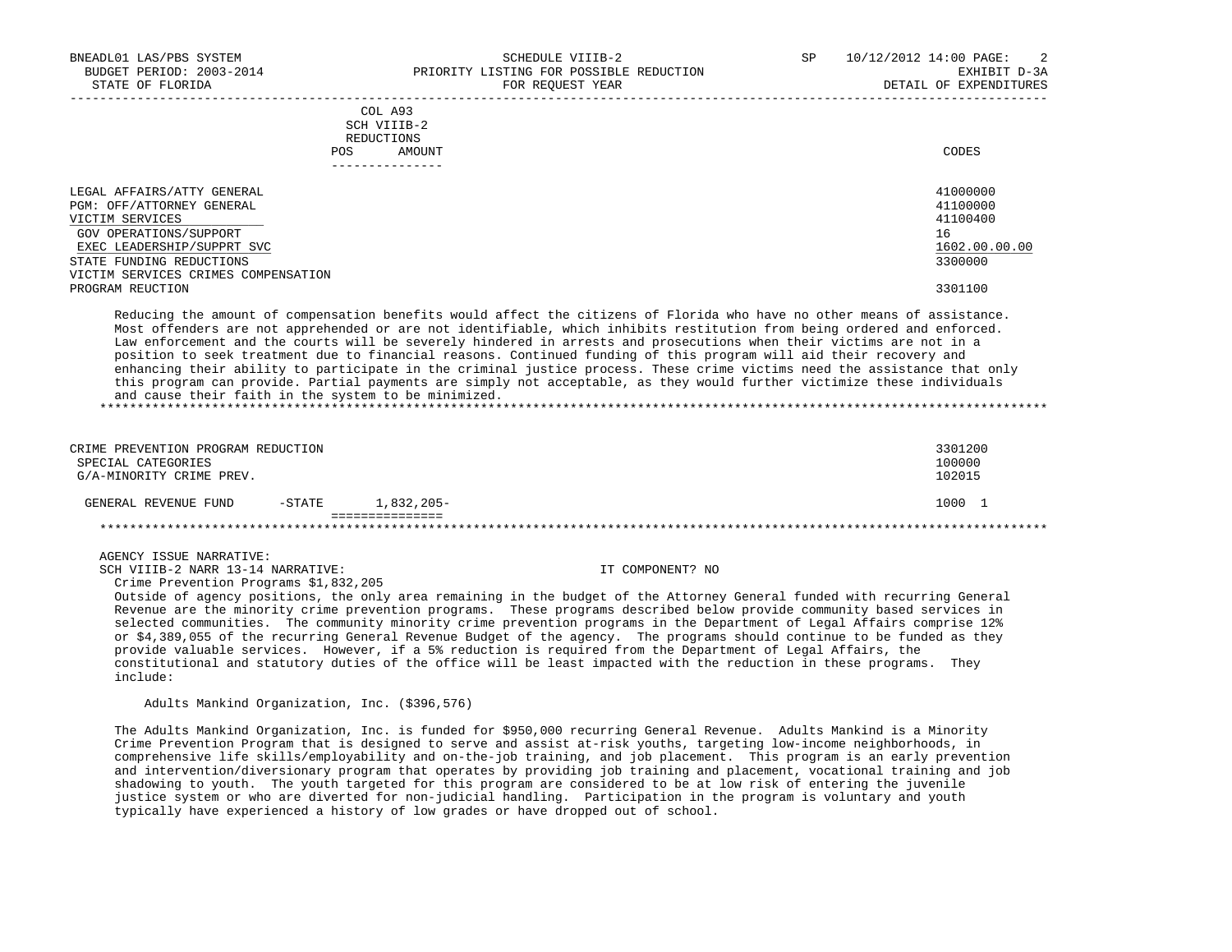|            | COL A93     |       |
|------------|-------------|-------|
|            | SCH VIIIB-2 |       |
| REDUCTIONS |             |       |
| POS        | AMOUNT      | CODES |

| LEGAL AFFAIRS/ATTY GENERAL         | 41000000      |
|------------------------------------|---------------|
| PGM: OFF/ATTORNEY GENERAL          | 41100000      |
| VICTIM SERVICES                    | 41100400      |
| GOV OPERATIONS/SUPPORT             | 16            |
| EXEC LEADERSHIP/SUPPRT SVC         | 1602.00.00.00 |
| STATE FUNDING REDUCTIONS           | 3300000       |
| CRIME PREVENTION PROGRAM REDUCTION | 3301200       |

-----------------------------------------------------------------------------------------------------------------------------------

 Failure to fund this program would result in 510 at-risk youths between the ages of 15 and 21 not receiving life skills and employability skills training. This training has demonstrated that at least 85 percent of the participants improve social values and increase their personal pre-employment skills when measured by a pre-test and post-test. Failure to fund this program will also mean that 190 at-risk youths won't be placed in employment and another 220 at-risk youths won't receive work experience.

 Adults Mankind has been funded in the budget of the Attorney General and providing services in Miami since fiscal year 2004-05 and should continue to be funded.

Community Coalition Inc. (\$396,576)

 The Community Coalition Inc. is funded for \$950,000 recurring General Revenue. Community Coalition is also a Minority Crime Prevention Program that is designed to assist at risk youths with tutoring, employability skills and on-the-job training, and direct job placement. They also assist by offering study courses for individuals who have not attained their high school diploma. This program provides services to target the needs of youth who are involved in the juvenile justice system or are at risk of becoming involved due to various high risk criteria. The focus of the program is to reduce juvenile crime by training the youth for the world of work. The program provides a pre-vocational assessment in order to determine the level of need of each participant, and then helps the youth focus on their futures through counseling and training in employment skills. This program services the Miami area.

 Failure to fund this program will result in 400 at-risk or minority youths between the ages of 16 and 21 not receiving employability skills training. Measured by a pre-test and post-test, this training has shown that at least 70 percent of the participants improve their employability skills. The training also results in 70 percent of the participants remaining crime-free while in the program and 80 percent remaining in school while in the program. Failure to fund this program will result in 90 at-risk or minority youths not being placed in paid apprenticeships in the private industry and 176 participants not completing 100 hours of work. It will also result in 220 at-risk or minority youths not being placed in a paid work experience program.

 The Community Coalition Inc. has been funded in the budget of the Attorney General and providing services in Miami since fiscal year 2004-05 and should continue to be funded.

The Urban League Consortium (\$1,039,053)

 The Urban League Consortium is funded for \$2,870,247 recurring General Revenue. These are nonprofit social service organizations that assist African Americans and others who are in need to achieve social and economic equality. The consortium implements crime prevention programs in the Black community and coordinates these activities with local law enforcement agencies. They also implement a statewide crime prevention and intervention program which is targeted at young crime victims and their families, first offenders, at risk youth and school drop outs. The consortium consists of the following Urban League organizations: Tallahassee, Metro Orlando, Greater Miami, Tampa-Hillsborough, Jacksonville, Broward County, Palm Beach County and West Palm Beach.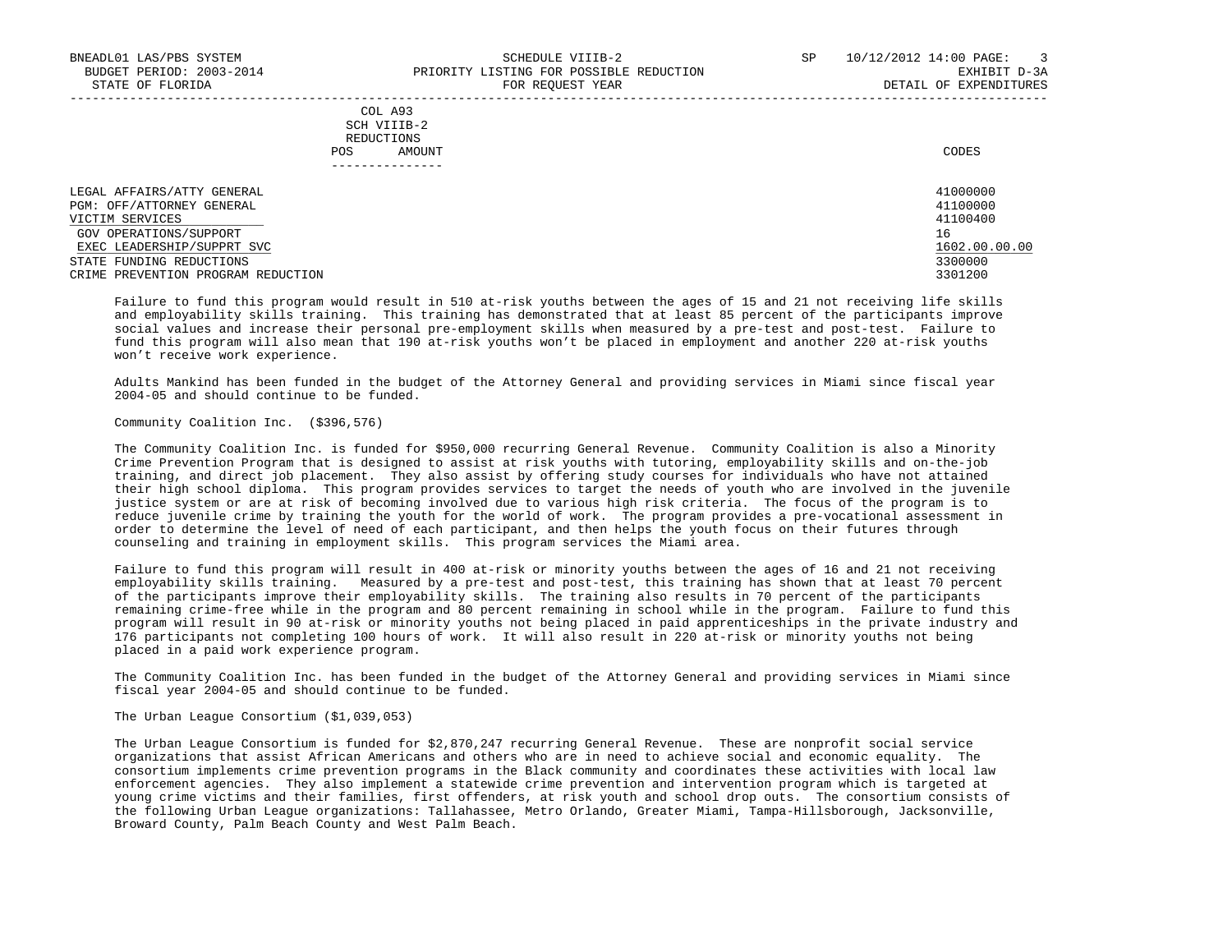DETAIL OF EXPENDITURES

|                                                                            | COL A93<br>SCH VIIIB-2<br>REDUCTIONS<br>AMOUNT<br>POS.<br>------------- | CODES                            |
|----------------------------------------------------------------------------|-------------------------------------------------------------------------|----------------------------------|
| LEGAL AFFAIRS/ATTY GENERAL<br>PGM: OFF/ATTORNEY GENERAL<br>VICTIM SERVICES |                                                                         | 41000000<br>41100000<br>41100400 |

| LEGAL AFFAIRS/ATTY GENERAL         | 41000000      |
|------------------------------------|---------------|
| PGM: OFF/ATTORNEY GENERAL          | 41100000      |
| VICTIM SERVICES                    | 41100400      |
| GOV OPERATIONS/SUPPORT             | 16            |
| EXEC LEADERSHIP/SUPPRT SVC         | 1602.00.00.00 |
| STATE FUNDING REDUCTIONS           | 3300000       |
| CRIME PREVENTION PROGRAM REDUCTION | 3301200       |
|                                    |               |

 Failure to fund this program will result in almost 2,000 youths not receiving direct contact in areas such as personal and community empowerment, academic tutoring, employability skills, behavior modification, social responsibility and character building, and gang resistance. At least 80 parents of at-risk adolescents will also not receive training on how to raise their children free of non-productive behaviors leading to drug and alcohol abuse and other delinquent issues. Failure to fund will also result in the loss of 80 workshops that bring together a diverse group of advocates charged with implementation of youth crime prevention strategies.

 The Urban League Consortium has been funded at some level within the budget of the Attorney General for at least 25 year and should continue to be funded.

\*\*\*\*\*\*\*\*\*\*\*\*\*\*\*\*\*\*\*\*\*\*\*\*\*\*\*\*\*\*\*\*\*\*\*\*\*\*\*\*\*\*\*\*\*\*\*\*\*\*\*\*\*\*\*\*\*\*\*\*\*\*\*\*\*\*\*\*\*\*\*\*\*\*\*\*\*\*\*\*\*\*\*\*\*\*\*\*\*\*\*\*\*\*\*\*\*\*\*\*\*\*\*\*\*\*\*\*\*\*\*\*\*\*\*\*\*\*\*\*\*\*\*\*\*\*\*

| TOTAL PROG COMP                   | 6,406,678- |               |
|-----------------------------------|------------|---------------|
|                                   |            |               |
| TRUST FUNDS                       | 4,574,473- | 2000          |
| GENERAL REVENUE FUND              | 1,832,205- | 1000          |
| BY FUND TYPE                      |            |               |
|                                   |            |               |
| TOTAL: EXEC LEADERSHIP/SUPPRT SVC |            | 1602.00.00.00 |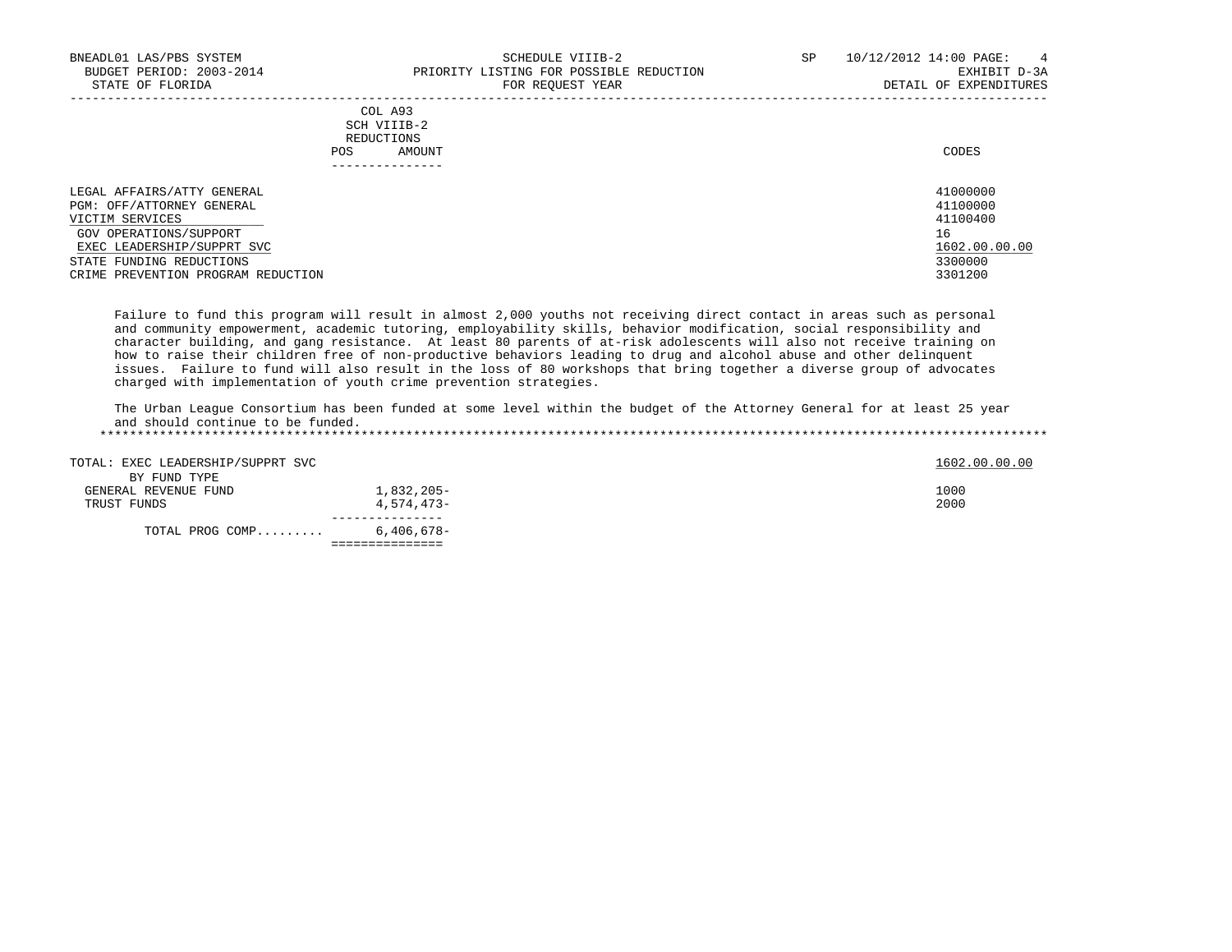| SAVE DEPARTMENT: 07 SAVE ID: S8B2 SAVE TITLE: SCHEDULE VIIIB-2**LBR FORMAT**<br>SAVE INITIALS:                                                                                                                                                                                                                                                                                                                                                                                                                                                                                                                                                                                                                                                                                                                                                                                                                          |  |
|-------------------------------------------------------------------------------------------------------------------------------------------------------------------------------------------------------------------------------------------------------------------------------------------------------------------------------------------------------------------------------------------------------------------------------------------------------------------------------------------------------------------------------------------------------------------------------------------------------------------------------------------------------------------------------------------------------------------------------------------------------------------------------------------------------------------------------------------------------------------------------------------------------------------------|--|
| ** DATA SELECTIONS **                                                                                                                                                                                                                                                                                                                                                                                                                                                                                                                                                                                                                                                                                                                                                                                                                                                                                                   |  |
| REPORT OPTION 1 - Exhibit A, D and D-3A                                                                                                                                                                                                                                                                                                                                                                                                                                                                                                                                                                                                                                                                                                                                                                                                                                                                                 |  |
| COLUMN: A93<br>CODES<br>CALCULATE DIFFERENCE ONLY (Y/N): N THAT EXCEED:<br>INCLUDE (Y/N) FTE: Y<br>SALARY RATE: Y POSITION DATA: Y<br>REPORT TOTAL:<br>REPORT: NO TOTAL                                                                                                                                                                                                                                                                                                                                                                                                                                                                                                                                                                                                                                                                                                                                                 |  |
| BUDGET ENTITY OR GROUP/ACCUMULATION LEVEL (0=MERGE, 1=LEVEL 1, 2=LEVEL 2, 3=LEVEL 3, 4=LOWEST LEVEL)<br>$1-7:$ 4<br>$8 - 14:$<br>$\frac{1}{1-\frac{1}{1-\frac{1}{1-\frac{1}{1-\frac{1}{1-\frac{1}{1-\frac{1}{1-\frac{1}{1-\frac{1}{1-\frac{1}{1-\frac{1}{1-\frac{1}{1-\frac{1}{1-\frac{1}{1-\frac{1}{1-\frac{1}{1-\frac{1}{1-\frac{1}{1-\frac{1}{1-\frac{1}{1-\frac{1}{1-\frac{1}{1-\frac{1}{1-\frac{1}{1-\frac{1}{1-\frac{1}{1-\frac{1}{1-\frac{1}{1-\frac{1}{1-\frac{1}{1-\frac{1}{1-\frac{1}{1-\frac{1}{1-\frac{1}{1-\frac{1}{1-\frac{1}{1-\frac{1$<br>$\frac{1}{2}$ and $\frac{1}{2}$ and $\frac{1}{2}$ and $\frac{1}{2}$ and $\frac{1}{2}$ and $\frac{1}{2}$ and $\frac{1}{2}$ and $\frac{1}{2}$<br>$22 - 27:$<br><u> 1999 - Jan James James</u><br>$\frac{1}{2}$ and $\frac{1}{2}$ and $\frac{1}{2}$ and $\frac{1}{2}$ and $\frac{1}{2}$ and $\frac{1}{2}$ and $\frac{1}{2}$<br>EXCLUDE:<br>BUDGET ENTITY TOTALS: |  |
| LEVEL 1: NO TOTAL                                                                                                                                                                                                                                                                                                                                                                                                                                                                                                                                                                                                                                                                                                                                                                                                                                                                                                       |  |
| LEVEL 2: NO TOTAL<br>LEVEL 3: NO TOTAL<br>LOWEST LEVEL: BY FUND TYPE                                                                                                                                                                                                                                                                                                                                                                                                                                                                                                                                                                                                                                                                                                                                                                                                                                                    |  |
| PROGRAM COMPONENT/ACCUMULATION LEVEL (1, 2, 3, 4 OR 5 FOR 2, 4, 6, 8 OR 10 DIGITS, 0=MERGED):<br>PROGRAM COMPONENT: 5                                                                                                                                                                                                                                                                                                                                                                                                                                                                                                                                                                                                                                                                                                                                                                                                   |  |
| PROGRAM COMPONENT TOTAL:<br>POLICY AREA: NO TOTAL<br>PROGRAM COMPONENT: BY FUND TYPE                                                                                                                                                                                                                                                                                                                                                                                                                                                                                                                                                                                                                                                                                                                                                                                                                                    |  |
| ==========================<br>ISSUE CODE OR GROUP/ACCUMULATION LEVEL (1, 2 OR 3 FOR 1, 3 OR 7 CHARACTERS, 0=MERGED):<br>ISSUE CODE OR GROUP: $\frac{3}{2}$ $\frac{1}{2}$ $\frac{1}{2}$ $\frac{1}{2}$ $\frac{1}{2}$ $\frac{1}{2}$ $\frac{1}{2}$ $\frac{1}{2}$ $\frac{1}{2}$ $\frac{1}{2}$ $\frac{1}{2}$ $\frac{1}{2}$ $\frac{1}{2}$ $\frac{1}{2}$ $\frac{1}{2}$ $\frac{1}{2}$ $\frac{1}{2}$ $\frac{1}{2}$ $\frac{1}{2}$ $\frac{1}{2}$<br>ISSUE TOTAL:                                                                                                                                                                                                                                                                                                                                                                                                                                                                    |  |
| SUMMARY: NO TOTAL<br>DETAIL: LINE TOTAL                                                                                                                                                                                                                                                                                                                                                                                                                                                                                                                                                                                                                                                                                                                                                                                                                                                                                 |  |
| APPROPRIATION CATEGORY OR GROUP/ACCUMULATION LEVEL (1=MAJOR, 2=MINOR, 0=MERGED):                                                                                                                                                                                                                                                                                                                                                                                                                                                                                                                                                                                                                                                                                                                                                                                                                                        |  |
| INCLUDE FCO (Y/N): Y APPROPRIATION CATEGORY TITLE (S=SHORT, L=LONG): S<br>APPROPRIATION CATEGORY TOTAL:<br>MAJOR: NO TOTAL                                                                                                                                                                                                                                                                                                                                                                                                                                                                                                                                                                                                                                                                                                                                                                                              |  |
| MINOR: BY DETAIL FUND                                                                                                                                                                                                                                                                                                                                                                                                                                                                                                                                                                                                                                                                                                                                                                                                                                                                                                   |  |
| ITEMIZATION OF EXPENDITURE:<br>ACCUMULATION LEVEL (1=OPE/FCO, 2=IOE, 0=MERGE): $\underline{0}$<br>ITEMIZATION OF EXPENDITURE TOTAL:<br>ITEMIZATION OF EXPENDITURE: NO TOTAL                                                                                                                                                                                                                                                                                                                                                                                                                                                                                                                                                                                                                                                                                                                                             |  |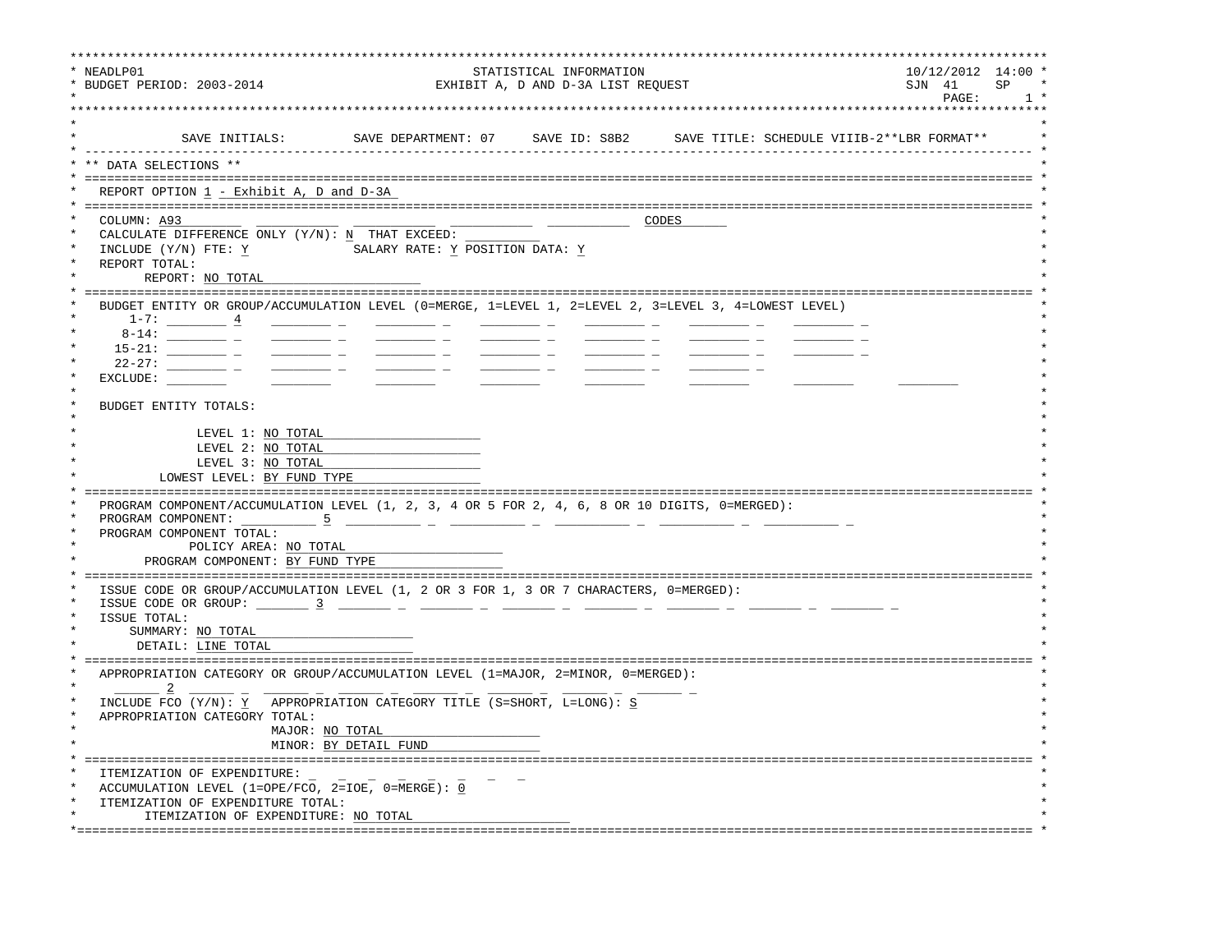| * NEADLP01 |                                                             | STATISTICAL INFORMATION            | $10/12/2012$ 14:00 * |  |  |  |  |  |  |  |  |
|------------|-------------------------------------------------------------|------------------------------------|----------------------|--|--|--|--|--|--|--|--|
|            | * BUDGET PERIOD: 2003-2014                                  | EXHIBIT A, D AND D-3A LIST REQUEST | SJN 41<br>SP         |  |  |  |  |  |  |  |  |
|            |                                                             |                                    | PAGE:<br>$2 *$       |  |  |  |  |  |  |  |  |
|            |                                                             |                                    |                      |  |  |  |  |  |  |  |  |
|            | FUND GROUPS SET: OR FUND:                                   |                                    |                      |  |  |  |  |  |  |  |  |
| $\star$    | FUNDING SOURCE IDENTIFIER:                                  |                                    |                      |  |  |  |  |  |  |  |  |
|            | REPORT BY FSI (Y/N): Y                                      |                                    |                      |  |  |  |  |  |  |  |  |
|            |                                                             |                                    |                      |  |  |  |  |  |  |  |  |
|            | DEPARTMENT NARRATIVE SET:                                   |                                    |                      |  |  |  |  |  |  |  |  |
|            | BUDGET ENTITY NARRATIVE SET:                                |                                    |                      |  |  |  |  |  |  |  |  |
| $\star$    |                                                             |                                    |                      |  |  |  |  |  |  |  |  |
| $\star$    | ISSUE/ACTIVITY NARRATIVE SET: A5                            |                                    |                      |  |  |  |  |  |  |  |  |
|            |                                                             |                                    |                      |  |  |  |  |  |  |  |  |
|            | INCLUDE PROGRAM COMPONENT NARRATIVE (Y/N): N                |                                    |                      |  |  |  |  |  |  |  |  |
|            |                                                             |                                    |                      |  |  |  |  |  |  |  |  |
|            | ** FORMATTING **                                            |                                    |                      |  |  |  |  |  |  |  |  |
|            |                                                             |                                    |                      |  |  |  |  |  |  |  |  |
|            | SCHEDULE VIIIB-2<br>REPORT HEADING:                         |                                    |                      |  |  |  |  |  |  |  |  |
|            | PRIORITY LISTING FOR POSSIBLE REDUCTION                     |                                    |                      |  |  |  |  |  |  |  |  |
|            | FOR REOUEST YEAR                                            |                                    |                      |  |  |  |  |  |  |  |  |
|            |                                                             |                                    |                      |  |  |  |  |  |  |  |  |
|            | PAGE BREAKS: LOWEST LEVEL PRC                               |                                    |                      |  |  |  |  |  |  |  |  |
| $\star$    | (LEVEL 1, LEVEL 2, LEVEL 3, LOWEST LEVEL,                   |                                    |                      |  |  |  |  |  |  |  |  |
|            | IOE, GRP, PRC, SIS, ISC)                                    |                                    |                      |  |  |  |  |  |  |  |  |
|            |                                                             |                                    |                      |  |  |  |  |  |  |  |  |
|            | PRINT COLUMN CODES (Y/N): Y                                 |                                    |                      |  |  |  |  |  |  |  |  |
| $\star$    | SORT OPTIONS: DEPARTMENT/BUDGET ENTITY (C=CODE, T=TITLE): C |                                    |                      |  |  |  |  |  |  |  |  |
| $\star$    | PROGRAM COMPONENT (C=CODE, T=TITLE): C                      |                                    |                      |  |  |  |  |  |  |  |  |
|            |                                                             |                                    |                      |  |  |  |  |  |  |  |  |
|            | TOTAL RECORDS READ FROM SORT:<br>2                          |                                    |                      |  |  |  |  |  |  |  |  |
|            | TOTAL RECORDS READ FROM CARD:<br>44                         |                                    |                      |  |  |  |  |  |  |  |  |
|            | TOTAL RECORDS READ FROM PAF:                                |                                    |                      |  |  |  |  |  |  |  |  |
| $\star$    | TOTAL RECORDS READ FROM OAF:                                |                                    |                      |  |  |  |  |  |  |  |  |
| $\star$    | TOTAL RECORDS READ FROM IEF:                                |                                    |                      |  |  |  |  |  |  |  |  |
| $\star$    | TOTAL RECORDS READ FROM BGF:                                |                                    |                      |  |  |  |  |  |  |  |  |
| $\star$    | TOTAL RECORDS READ FROM BEF:                                |                                    |                      |  |  |  |  |  |  |  |  |
| $\star$    | TOTAL RECORDS READ FROM PCF:                                |                                    |                      |  |  |  |  |  |  |  |  |
| $\ast$     | TOTAL RECORDS READ FROM ICF:<br>3                           |                                    |                      |  |  |  |  |  |  |  |  |
| $\star$    | 107<br>TOTAL RECORDS READ FROM INF:                         |                                    |                      |  |  |  |  |  |  |  |  |
| $\star$    | TOTAL RECORDS READ FROM ACF:<br>κ                           |                                    |                      |  |  |  |  |  |  |  |  |
| $\star$    | ζ<br>TOTAL RECORDS READ FROM FCF:                           |                                    |                      |  |  |  |  |  |  |  |  |
| $\star$    | TOTAL RECORDS READ FROM FSF:<br>10                          |                                    |                      |  |  |  |  |  |  |  |  |
| $\star$    | TOTAL RECORDS READ FROM PCN:                                |                                    |                      |  |  |  |  |  |  |  |  |
|            | TOTAL RECORDS READ FROM BEN:                                |                                    |                      |  |  |  |  |  |  |  |  |
| $\star$    | TOTAL RECORDS READ FROM DPC:                                |                                    |                      |  |  |  |  |  |  |  |  |
| $\star$    | TOTAL RECORDS IN ERROR:                                     |                                    |                      |  |  |  |  |  |  |  |  |
|            | ********************************                            |                                    |                      |  |  |  |  |  |  |  |  |